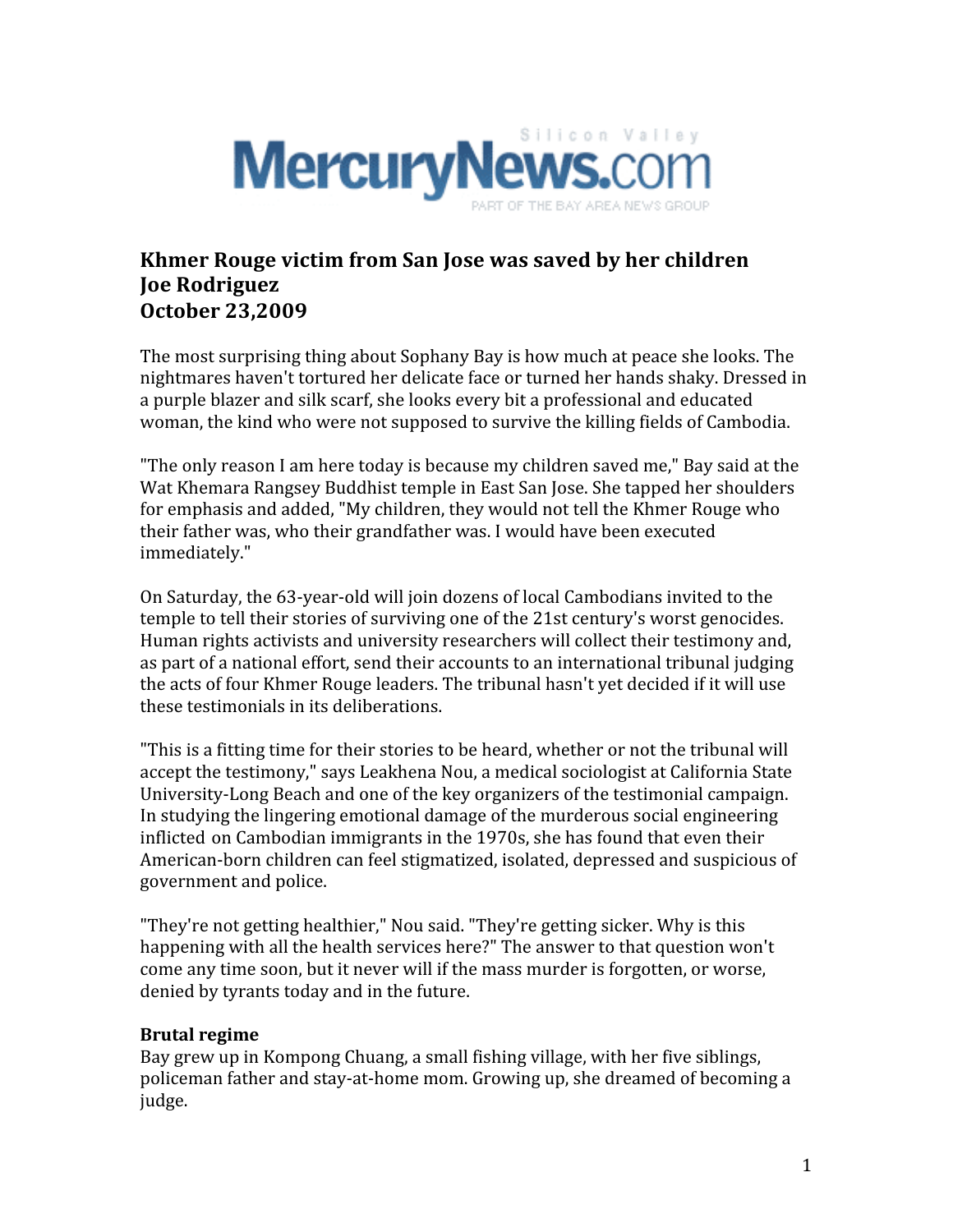"Even as a little girl in a village, I saw there was no justice at all in society," she remembered. "But for some reason, God changed my plan." Instead, she became a schoolteacher
after
college
and
moved
to
the
capital,
Phnom
Penh.
There
she
met and
fell
for
a
young
Cambodian
army
officer,
whom
she
married
in
1966.
They started
a
family.

Meanwhile,
the
Vietnam
War
raged
next
door
and
would
soon
spill
into
Cambodia, giving
the
fanatical
ultra‐communist
Khmer
Rouge
an
opening.
They
toppled
the government in 1975 intent on building a communist utopia from scratch. To do this they
would
purge
the
population
of
intellectuals,
former
government
officials, policemen,
lawyers,
journalists
and
anyone
else
deemed
a
threat
to
their
revolution. Bay
was
lucky
in
one
way
—
her
husband
had
been
sent
to
the
United
States
for training
one
year
earlier.

He was safe, but he would not know what horrors awaited his wife and their three young
kids.

What Bay remembers from the day the Khmer Rouge took control were the gunshots
in
the
morning.

"They kept firing into the air, telling everyone, 'Go, go, go!' into the forest, that the Americans
were
going
to
bomb
the
city."

She
grabbed
her
6‐year‐old
son,
Paul;
her
5‐year‐old
daughter,
Pine;
and
2‐month‐ old
baby
girl,
Pom.
Escorted
by
Khmer
Rouge
soldiers,
they
marched
until exhausted,
and
again
for
days,
deeper
into
the
country.

One
day,
she
lifted
her
emaciated,
sick
baby
to
a
soldier
and
pleaded
for
help. "The soldier,
he
injected
something
into
her
head,"
Bay
remembered.
"She
died immediately. She was so happy and beautiful before, my baby." She buried Pom that night.
But
her
two
older
children
kept
leaving
the
camp
to
visit
Pom's
grave.
Fearing this would anger the soldiers. Bay escaped with them but was caught and sent to a forced‐labor
camp.

To
root
out
their
enemies,
soldiers
often
interrogated
children
while
their
parents worked in the fields, irrigation ditches or rock quarries.

At
night,
Bay
would
whisper
instructions
to
Paul
and
Pine.

"When the soldiers ask you about your father," Bay urged, "tell them he was a teacher like me. Do not tell them he is in the army."

Roughly
2
million
Cambodians
were
starved,
executed
or
worked
to
death
by
the Khmer
Rouge.
Bay
isn't
sure
how
her
son
and
daughter
died,
from
starvation, beatings, torture, or some combination. "They tied my son's hands and made him stand in water up to his waist," Bay said. "They asked him questions. 'Who is your mother?
Who
is
your
father?"